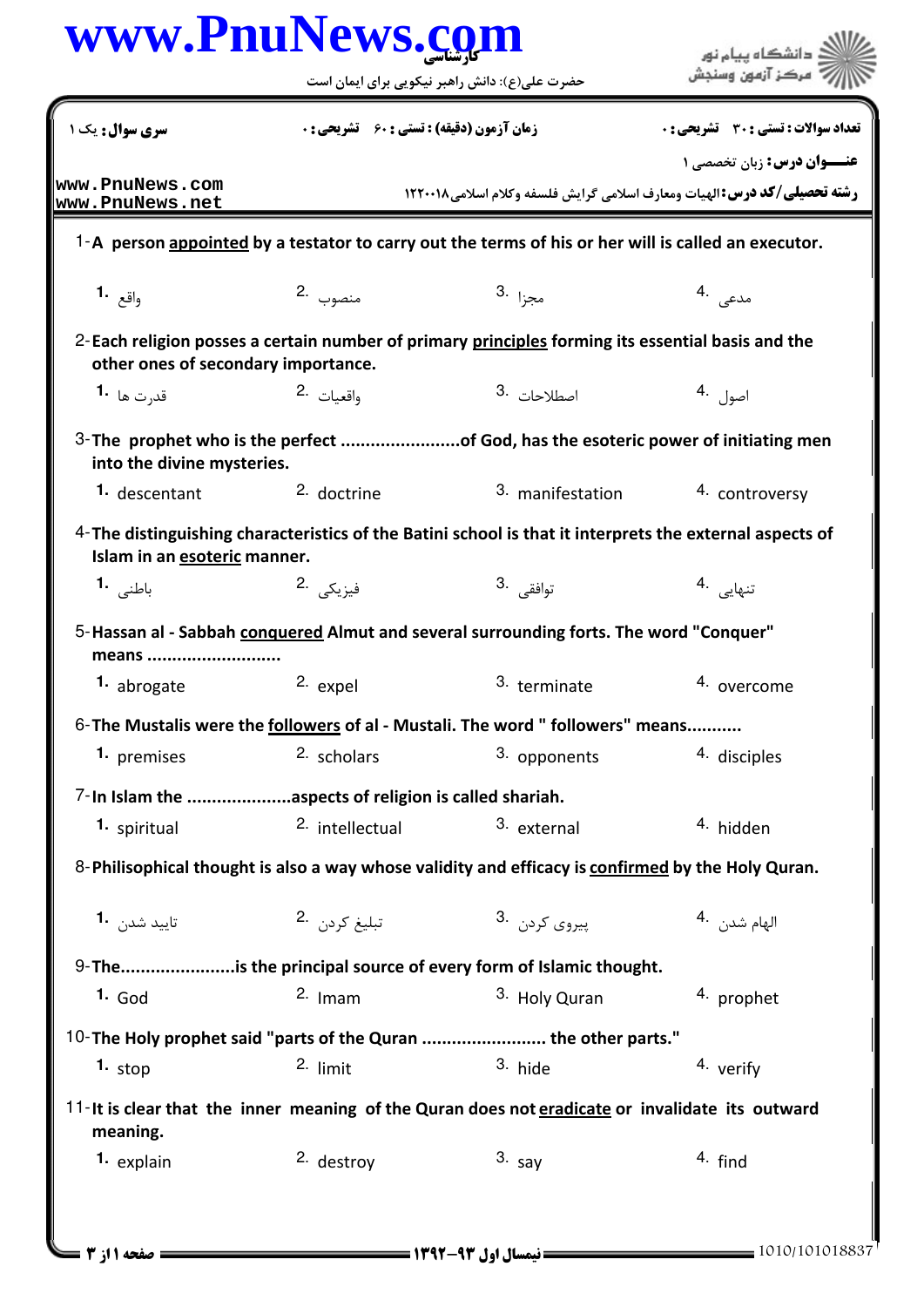|                                              | www.PnuNews.com<br>حضرت علی(ع): دانش راهبر نیکویی برای ایمان است                                                                                   |                              | دانشگاه پیام نور                                                                                                     |
|----------------------------------------------|----------------------------------------------------------------------------------------------------------------------------------------------------|------------------------------|----------------------------------------------------------------------------------------------------------------------|
| <b>سری سوال :</b> یک ۱                       | <b>زمان آزمون (دقیقه) : تستی : 60 ٪ تشریحی : 0</b>                                                                                                 |                              | <b>تعداد سوالات : تستی : 30 ٪ تشریحی : 0</b>                                                                         |
| www.PnuNews.com<br>www.PnuNews.net           |                                                                                                                                                    |                              | <b>عنــوان درس:</b> زبان تخصصی ۱<br><b>رشته تحصیلی/کد درس: ا</b> لهیات ومعارف اسلامی گرایش فلسفه وکلام اسلامی۱۲۲۰۰۱۸ |
| emenate" means                               |                                                                                                                                                    |                              | 12- The Holy Quran emenates from sources beyond the comprehension of common man. The word "                          |
| ترويج کردن <b>1</b> ۰                        | توضييح داد <sub>ن</sub> 2.                                                                                                                         | بی اعتبار کردن <sup>.3</sup> | نشات گرفتن 4.                                                                                                        |
| chosen to purify . " Save " means            | 13-No one can have a full comprehension of the Quran save those servants of God whom He has                                                        |                              |                                                                                                                      |
| در مورد <b>1</b> ۰                           | همراه با 2.                                                                                                                                        | به غير از <sup>.3</sup>      | فراتر از <sup>4</sup> ۰                                                                                              |
| Allegeience" means                           |                                                                                                                                                    |                              | 14-Zayd rebelled against the Umayyed cliph Hisham " Abdal - malik and a group allegience to him .                    |
| بيعت <b>1.</b>                               | تلقى 2.                                                                                                                                            | شاخه .3                      | اطاعت .4                                                                                                             |
|                                              |                                                                                                                                                    |                              |                                                                                                                      |
| 1. unexpected                                | <sup>2.</sup> demonstrative                                                                                                                        | 3. eloquent                  | 4. valid                                                                                                             |
| 16-The Holy Quran employs a lucid exposition |                                                                                                                                                    |                              |                                                                                                                      |
| 1. puzzling                                  | 2. difficult                                                                                                                                       | 3. enigmate                  | 4. clear                                                                                                             |
| simplywith the donation of words.            |                                                                                                                                                    |                              | 17-What has been rightly called <i>tawil</i> , or interpretation of the Holy Quran is not concerned                  |
| 1. symbolic                                  | 2. hermeneutic                                                                                                                                     | 3. exoteric                  | 4. inhaustible                                                                                                       |
|                                              | 18- is a proof all or some of whose premises are based on observable and certain data.                                                             |                              |                                                                                                                      |
| 1. Dialectic                                 | <sup>2</sup> Demonstration                                                                                                                         | 3. Proposition               | 4. Discussion                                                                                                        |
|                                              | 19-It is only Ali whose compelling metaphysical utterances contain the deepest philosophical<br>thought. The word " compelling " means             |                              |                                                                                                                      |
| مساعد <b>1.</b>                              | قانع كننده 2.                                                                                                                                      | فلسفى .3                     | عالمانه 4.                                                                                                           |
|                                              | 20-Gnosis, philosophy and the exoteric aspect of religion were completely and<br>began to follow a single course during the life of Mulla - Sadra. |                              |                                                                                                                      |
| 1. stopped                                   | 2. harmonized                                                                                                                                      | 3. broken                    | 4. hidden                                                                                                            |
| means                                        |                                                                                                                                                    |                              | 21-For over a century his school has been followed diligently by shiite scholars. The word " diligently"             |
| 1. clearly                                   | 2. seriously                                                                                                                                       | 3. completely                | 4. nearly                                                                                                            |
|                                              |                                                                                                                                                    |                              |                                                                                                                      |
|                                              |                                                                                                                                                    |                              |                                                                                                                      |